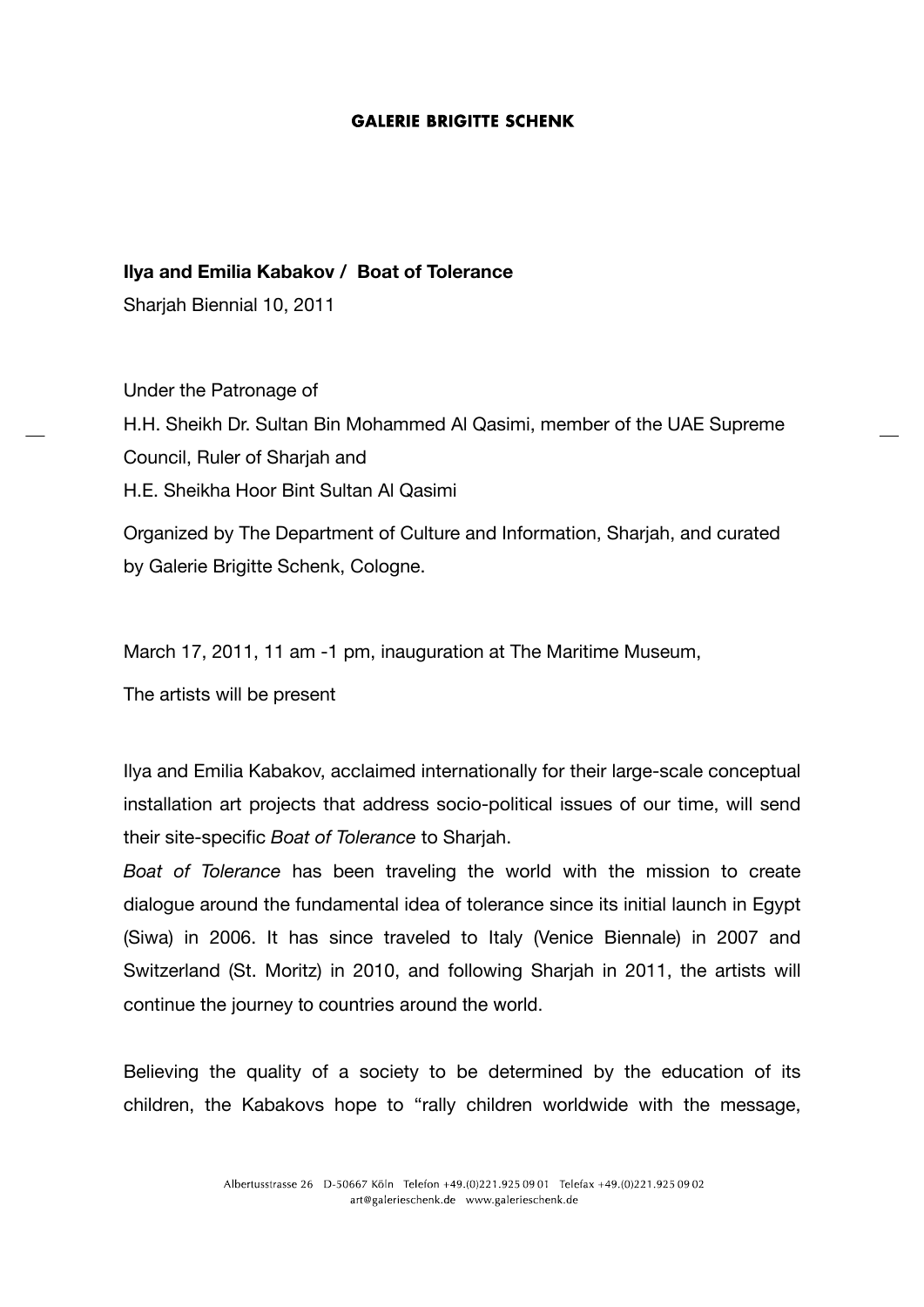'Tolerance: Learn It and Live It', at a young age to make many of the world's problems obsolete in the future," stated Emilia Kabakov. In each host country the artists work collaboratively with children aged six to twelve, inviting them to create drawings and other art works that are then integrated into the boat and the sails. The art represents the historical influences of each region as well as the concerns, dreams and desires for the future, inspired by the idea of tolerance, as envisioned by this next generation of influencers. This makes the project not only site –specific but also an interactive art piece that is substantially created by the people living at the resperctive site. The subject of tolerance, a key issue facing nations worldwide and of particular importance at the moment is further explored through talks and workshops with the children in each location with materials developed for on-going education campaigns.

H.H. Sheikh Dr Sultan bin Mohammad Al Qasimi, ruler of Sharjah since 1972, has been committed to culture and education of it residents. Sharjah, the third largest emirate in the United Arab Emirates, received the UNESCO award of being the Cultural Ccapital of the Arab world for 1998 and boasts numerous museums exploring a range of art, science, and cultural disciplines. H.H.

## The Artists

Ilya Kabakov (b. 1933) and Emilia Kabakov (b. 1945) are Ukraine-born, NYbased artists who collaborate on environments which fuse elements of the everyday with those of the conceptual. While their work is deeply rooted in the Soviet social and cultural context in which the Kabakovs came of age, their work attains a universal significance about the human condition.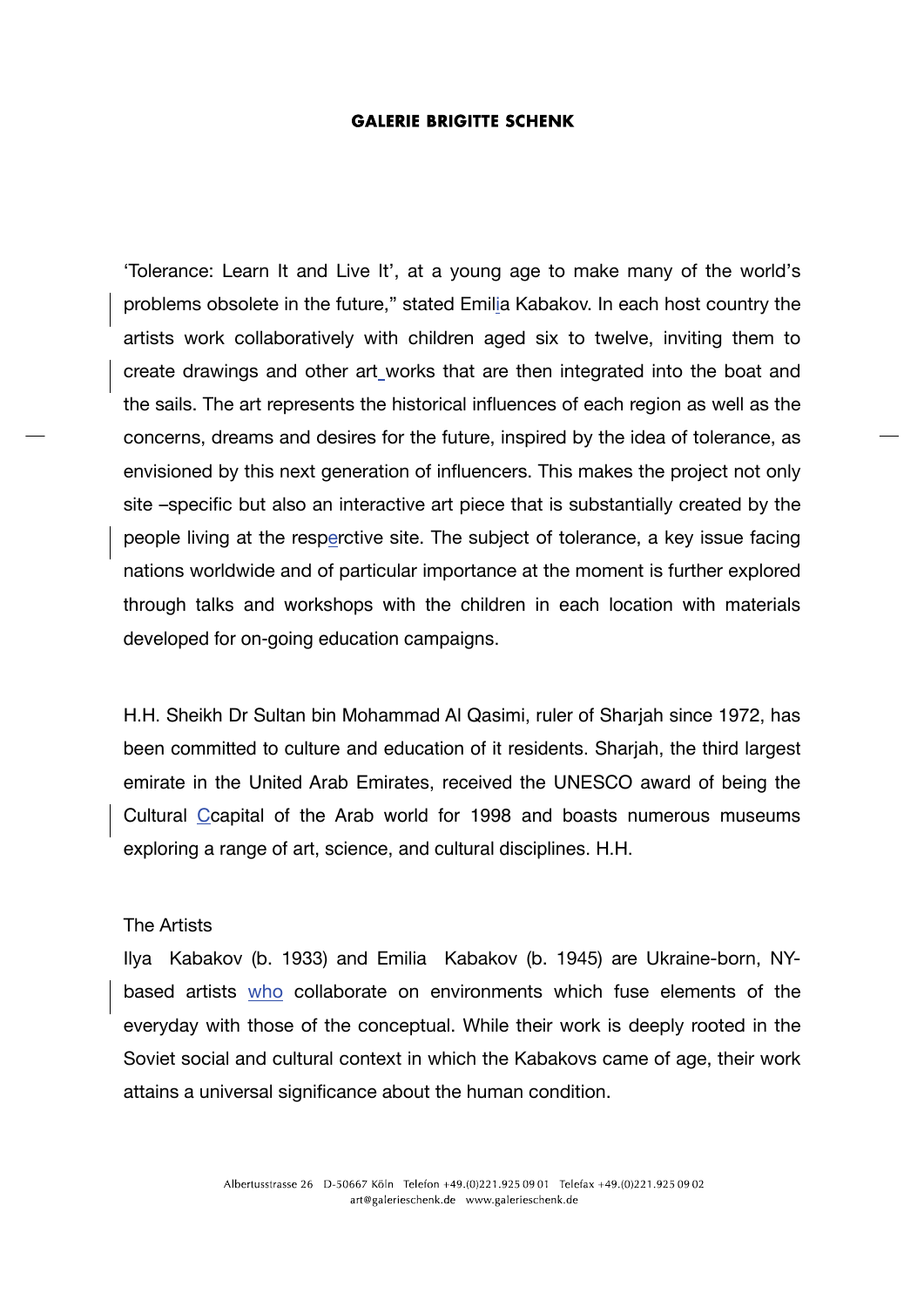Ilya Kabakov was a leader of Moscow's unofficial underground art scene from the late 1950s on, and widely recognized as someone of the most important artists of our time. *ARTnews* named him as one of the greatest living artists. In 1988, Kabakov came to the west and began collaborating with his future wife, Emilia. The installations speak as much about conditions in post-Stalinist Russia as they do about the human condition universally. Their work has been shown at such venues as the Museum of Modern Art, NY, the Hirshhorn Museum, Washington DC, the Stedelijk Museum, Amsterdam; Documenta IX, the Whitney Biennial, 1997 and the State Hermitage Museum in St. Petersburg among others. In 1993 they represented Russia at the 45th Venice Biennale with their installation *The Red Pavilion*. The Kabakovs have also completed many important public commissions throughout Europe and have received a number of honors and awards, including the Oscar Kokoschka Preis, Vienna, in 2002 and the Chevalier des Arts et des Lettres, Paris, in 1995.

# The curator

Starting her career 1983 in the German branch of the "Dia Art Foundation" Brigitte Schenk worked with Joseph Beuys and A.R. Penck, and as a private curator until she launched her own art gallery in Cologne in 1992. Since 1999 a main focus has become the art transfer between the Arab world and western society. As a pioneer worker in this region Galerie Brigitte Schenk has been a pioneer worker in this region in organizing numerous exhibitions there..

# Workshop, Elementary school, Extract

1. Test your tolerance level. Think of yourself as an open-minded person! Be curious about the deep prejudices you may have buried away!